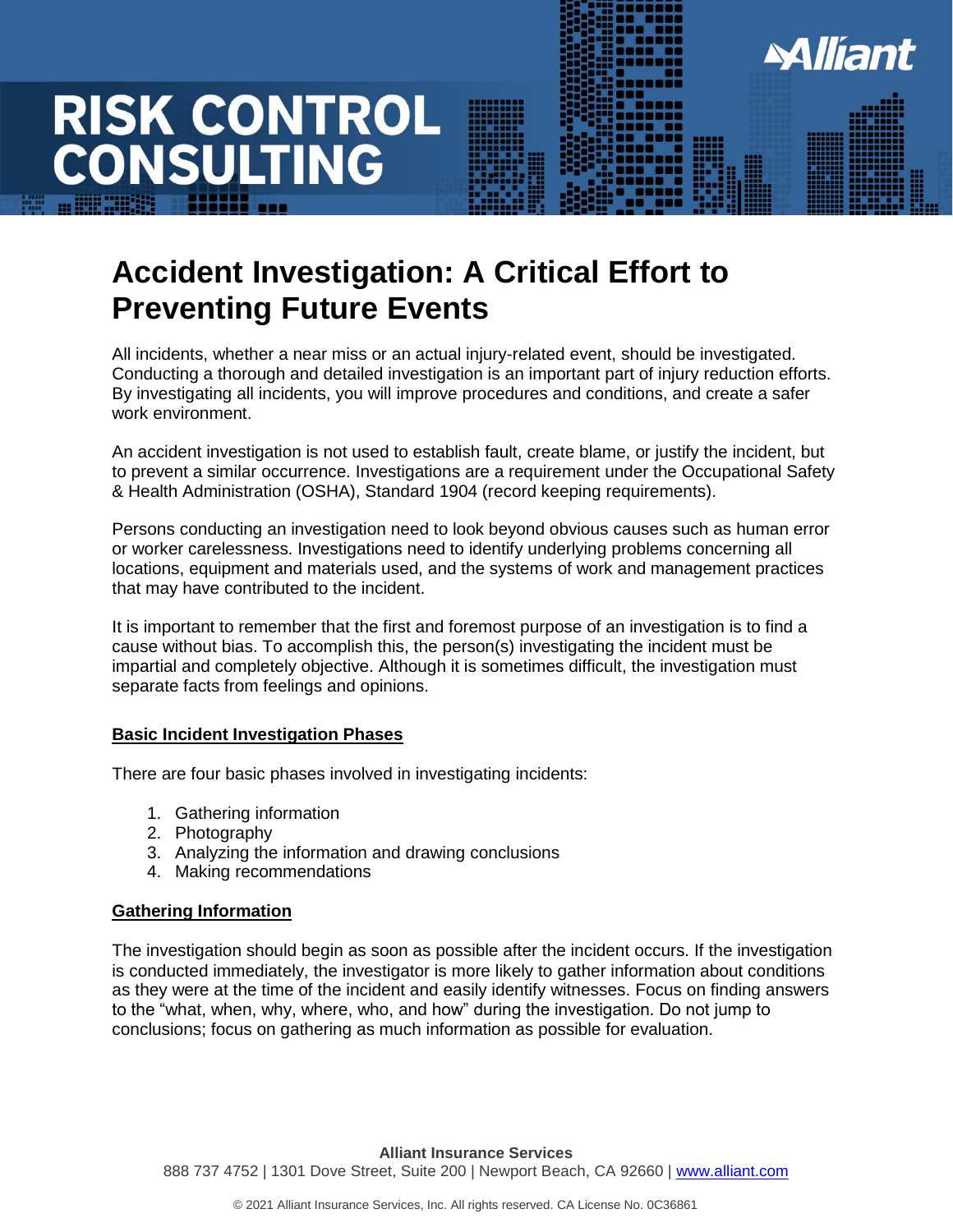In gathering information about the incident, consider:

- Events leading up to the incident
- The system of work being done
- The instruction given for the work
- Variations from instructions or safe working practices
- Workplace conditions
- The exact location of the incident
- The materials in use or being handled
- The type of equipment in use
- The fact of the incident itself
- The persons directly involved and those indirectly involved
- The tools, equipment, and materials directly involved
- The date/time when incident occurred
- What happened after the incident
- Injuries or damages that occurred
- The events leading to consequential injury or damage

There may or may not be other departments involved with incidents. In general, supervisors or security may respond to an incident, conduct an initial investigation, and write a report. If injuries are presented, Emergency Medical Services (EMS) may also write a report. If reports are completed by security or EMS, an additional incident investigation should be conducted with the sole purpose of identifying cause and future prevention measures. When conducting an investigation, attain all reports, as appropriate, as it pertains to the incident. The report should include:

- The security report (if available)
- EMS report (if available)
- If the incident involves a contractor, the contractor's report should also be included
	- $\circ$  The investigators may only be entitled to the contractor's report if it is contractual (specified in the contract)

**Miliant** 

- Any written statements by witnesses
- Photographs/sketches (if applicable)
- Review of security cameras (if applicable)

### **Photography**

It is often necessary to present an accurate depiction of the incident, which may include not only any damages sustained, but also circumstances surrounding the incident site. Photography and video can be a very productive and practical tool for accomplishing this objective. Photographs are typically taken by the responding supervisor and/or security officer, but anyone conducting the investigation should consider taking photographs as well.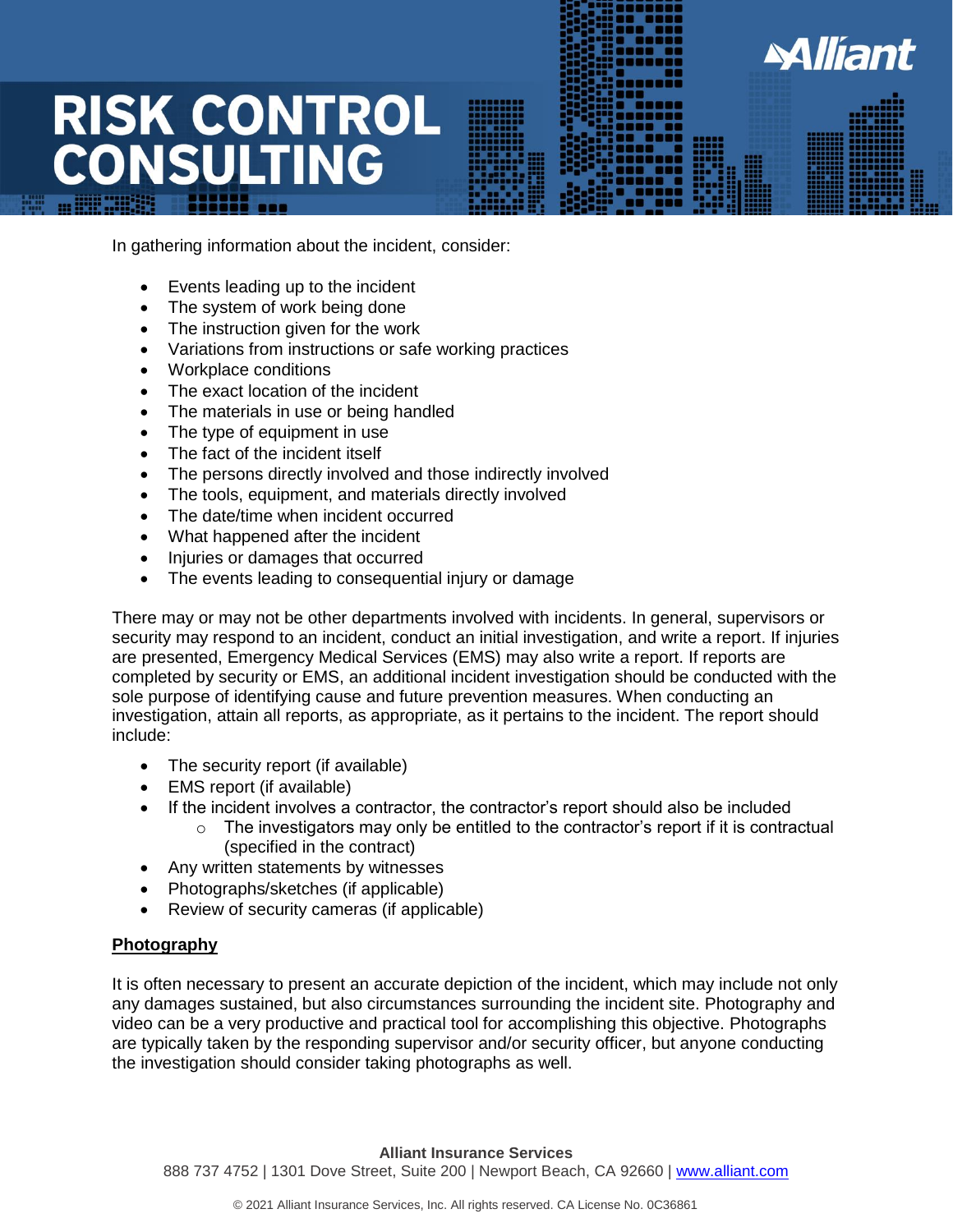Physical evidence is generally subject to rapid change or obliteration as time progresses from the accident. Based on knowledge of the work process, check items such as:

**Miliant** 

- Position of injured workers
- Equipment being used
- Materials or chemicals being used
- Safety devices in use
- Position of appropriate guards
- Position of controls of machinery
- Damage to equipment
- Housekeeping of area
- Weather conditions
- Lighting levels
- Noise levels
- Time of day

Take photographs or videos before anything is moved, both of the general area and specific items; careful study of these may reveal conditions or observations missed previously. Diagrams of the accident scene based on measurements taken may also help in subsequent analyses and can clarify any written reports. Written notes about the location should accompany accident scene photographs and videos.

### **Analyzing the Information and Drawing Conclusions**

Once the investigation identifies what happened and how it happened, the next step is to consider **why** it happened. It is important to look past the easy option of blaming employees/patrons involved in the incident, and keep asking, "What circumstances allowed an incident to occur?" Consider possible human factors:

- Unfamiliarity
- Untrained
- Lack of or poor policies/procedures
- Poor maintenance

An often overlooked source of information can also be found in documents such as technical data sheets, health and safety committee minutes, inspection reports, company policies, maintenance reports, past accident reports, formalized safe-work procedures, and training reports. It is to a company's advantage to review training records of the injured party, as well as those of other workers who perform the same job and other workers who were involved in the incident. Any pertinent information should be studied to see what might have happened, and what changes might be recommended to prevent recurrence of similar incidents.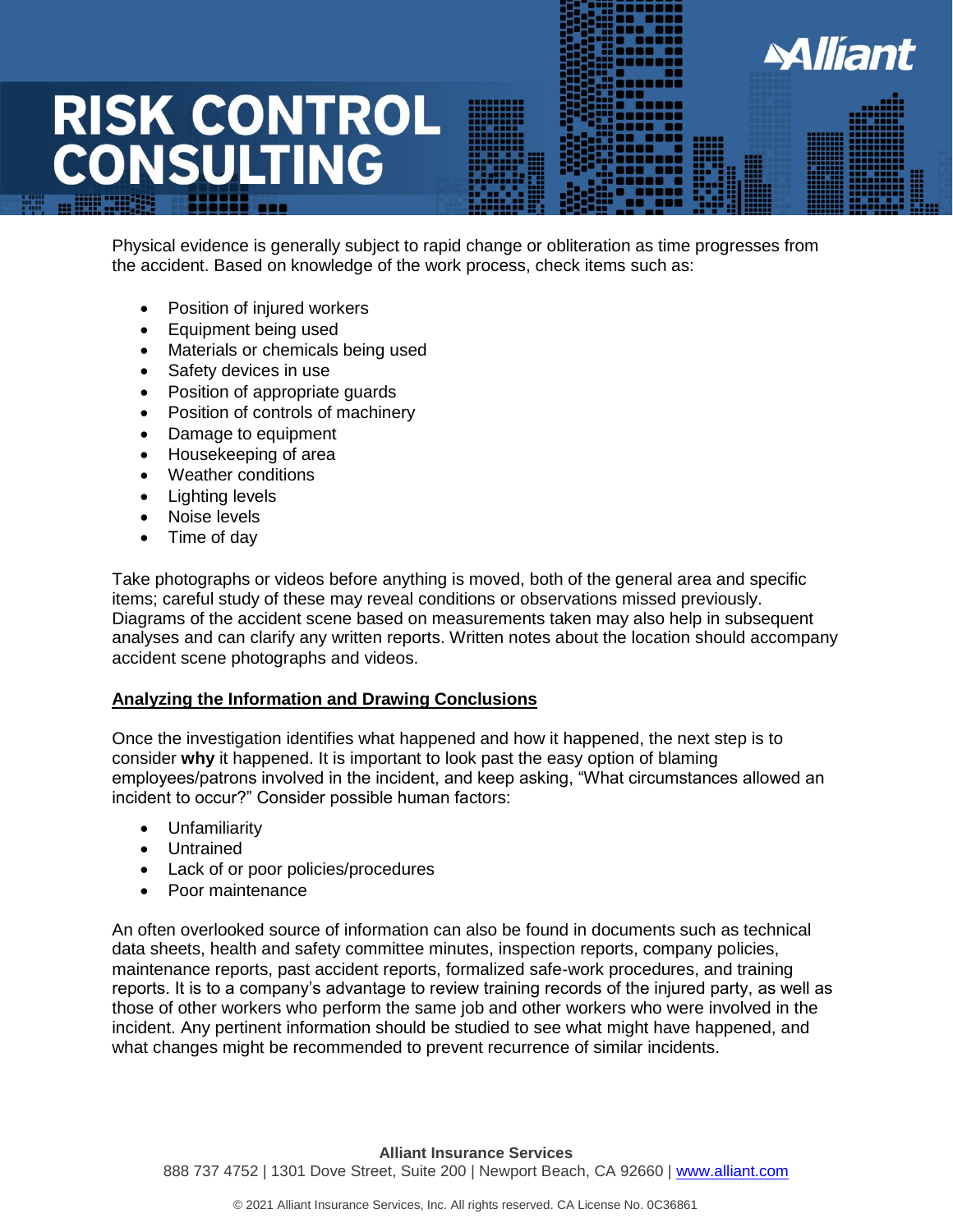**Making Recommendations**

It is essential that the incident investigation should identify what action will be taken to prevent a re-occurrence. The whole incident investigation process should be documented and records should be kept when the investigation is completed. When making recommendations, base the recommendations on:

**Miliant** 

- **Facts**
- Policies
- National standards (OSHA, ANSI, UBC, UFC, U. S. Food Code, etc.)
- Local codes

The final step is to develop a set of well-considered recommendations designed to prevent recurrences of similar accidents. Recommendations should:

- Be specific
- Be constructive
- Arrive at root causes
- Address contributing factors
- Identify owners and timelines for completing corrective actions

Resist the temptation to make only general recommendations to save time and effort. For example, rather than recommending "eliminate blind corners" it would be better to suggest:

- Install mirrors at the northwest corner of building X (specific to this accident)
- Install mirrors at blind corners where required throughout the worksite (general)

Specific corrective actions address root causes directly; however, some corrective actions can be general, across-the-board improvements to the workplace safety environment. Sample global corrective actions to consider are:

- Strengthening/developing a written comprehensive safety and health management program
- Revising safety policies to clearly establish responsibility and accountability
- Revising purchasing and/or contracting policies to include safety considerations
- Changing safety inspection process to include line employees along with management representatives

**Alliant Insurance Services** 888 737 4752 | 1301 Dove Street, Suite 200 | Newport Beach, CA 92660 | [www.alliant.com](http://www.alliant.com/)